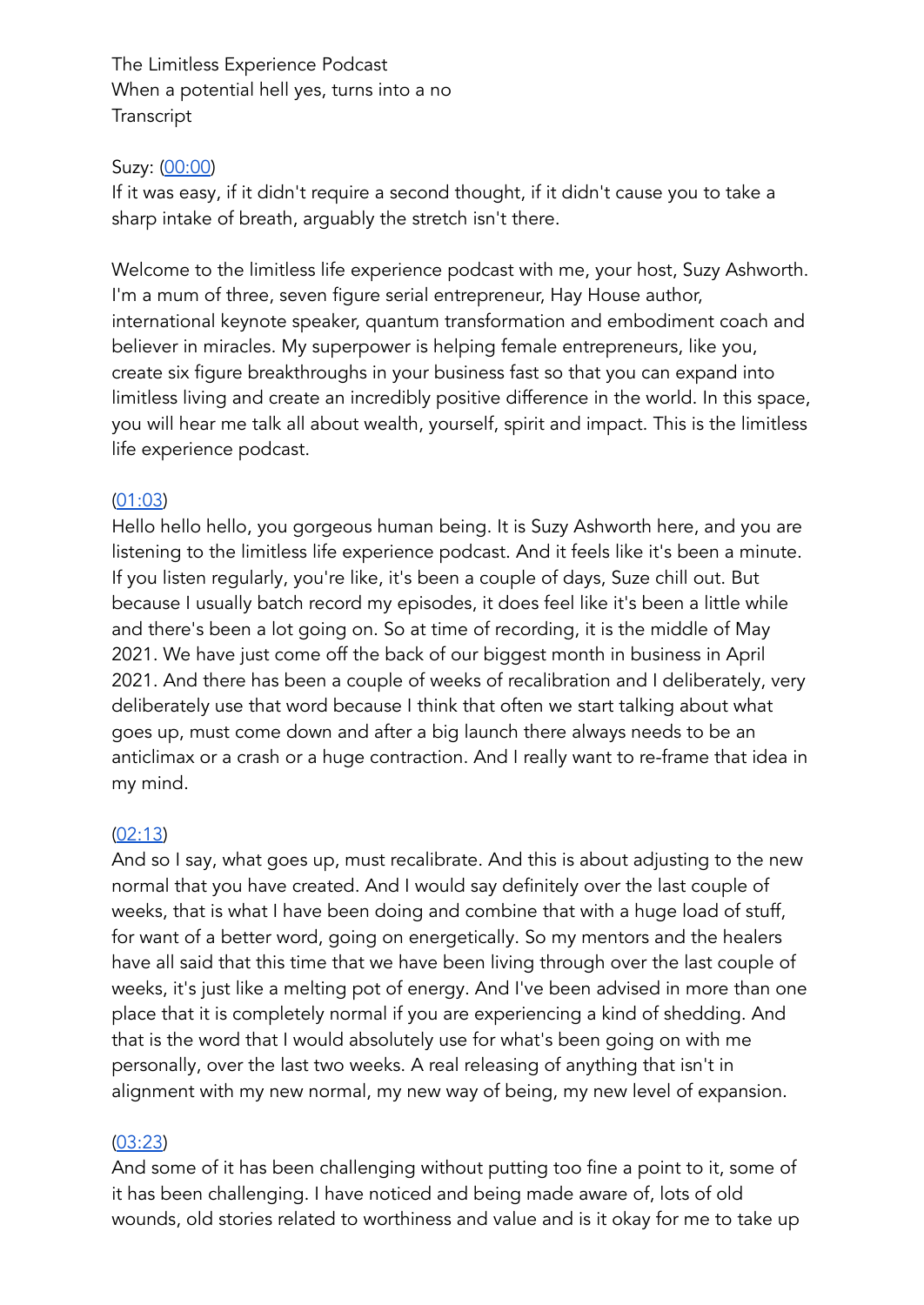this space. So, you know, stuff that you're like, oh God, is this coming up again, really, really Suzy, have you not let this go? And you know, what I say to myself is the same thing that I say to my clients until the lesson is learnt, every time you expand, every time you move into a new normal, some of that old stuff is going to come up, it's reactivated at the new level, so be kind to yourself. For me, what kindness has really been, is not holding on, not being in resistance to what is being shown to me and really choosing to release.

### $(04:31)$

And I actually think as challenging as some of it has been, it's also been very empowering. Of course, I've had those moments where I've checked in with myself and been like, is this just another sneaky form of self-sabotage, you've had success in the left-hand so you're going to try and whip it all away in the right hand. But when I've checked in with myself and when I have thought about what does my new level of toleration get to look like, and am I living into it? What would I be choosing? What would I be doing? What would I be releasing if I was really living into this new level of toleration, it's been clear to me that it has been time to let go. And that has looked like completing with clients. It has been releasing of team members and it has been releasing of old stories.

#### $(05:32)$

You know, reconnecting with my birth father and connecting with him from a place of acceptance, testing myself. It's been, it was reconnecting with him from a place of really setting the intention to connect and accept him. And at the same time, really look to see in the moment where can I release any expectation for things to be any different from what they are in the moment. And that interaction with him was only possible if I was willing to let go of old stories about who he should be and how he should respond and what he needed to hear. So that was very, very soothing for my soul and empowering for me to be able to do that for my well being, to be dictated to by me and how I was choosing to show up in the situation, rather than putting the responsibility on him, to be a different human being, to say the right thing or to do the right thing in order to in "honour me and my need." Letting him off the hook was such a powerful let off the hook for me.

#### $(06:54)$

So all of this stuff has been going on over the last couple of weeks and there have been some really tender moments like I've really needed to look after my heart during this time. I've also taken time to rest. I went and took myself off and stayed in a hotel for the weekend. And that was really, really great. Met up with an old friend, went shopping, ate good food. And I really nurtured myself. I got myself a massage. I can't even tell you the last time I received a massage. And I really just owned the fact that I was able to take that time because the kids were with Jerome and it felt really, really beautiful actually. And there is, I'm not going to lie, there is definitely some sense of not feeling completely comfortable acknowledging that. But I would say that when I'm really honest and transparent, one of the hidden benefits of the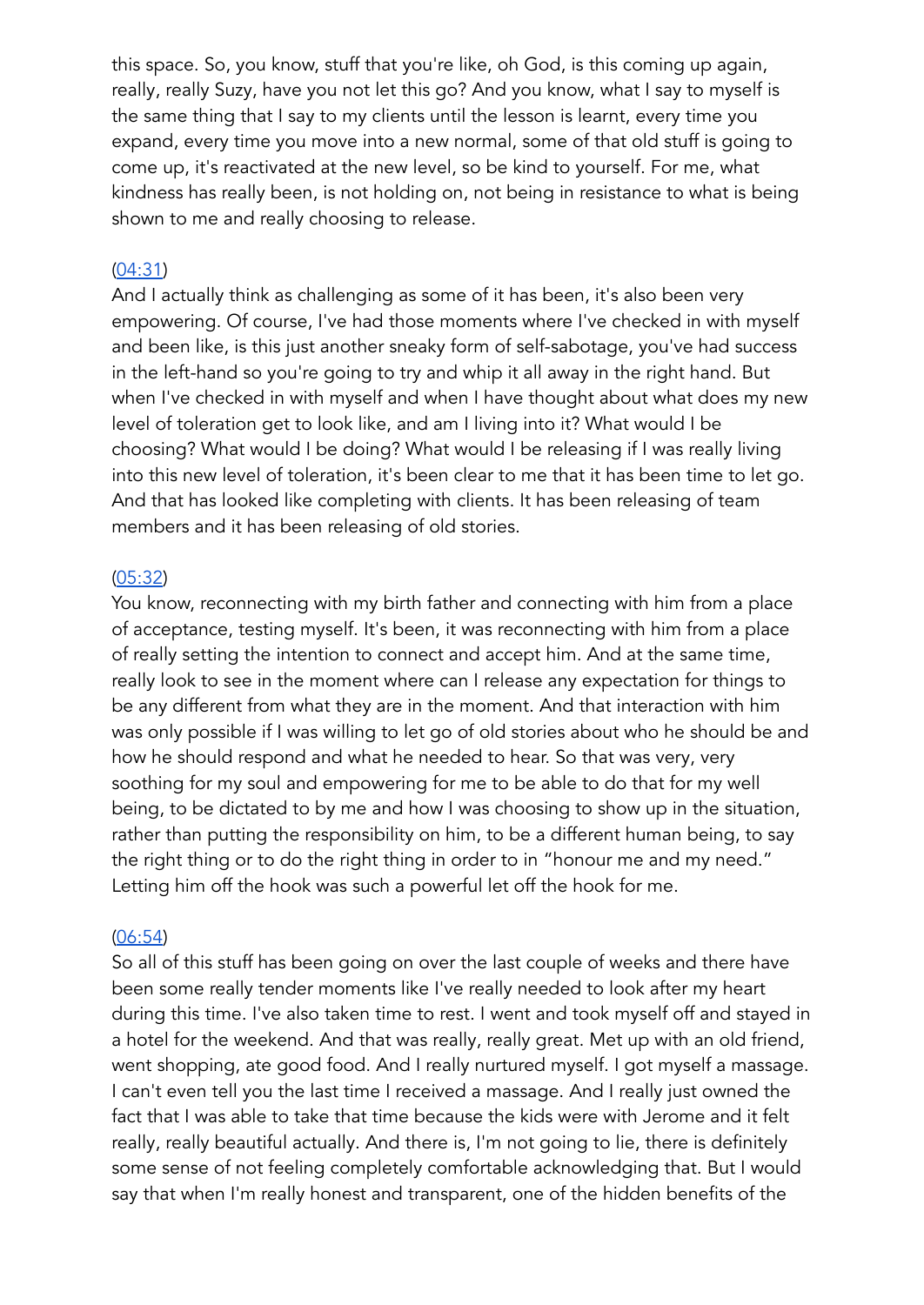separation is that I now, for the first time since we had kids, am able to take some time to myself and journal like lay in bed and journal without quilt.

### $(08:26)$

I'm not, I definitely did do that when we were still in the relationship, but there was always a sense of oh how much more time am I allowed, I really should get out of bed? You know, a real sense of I should be doing X. Is this really allowed? Am I taking the mic? So to be able to do that without that side has been really nourishing and needed, I say needed, that is very entitled. All the parents who are listening, who don't have that time, I want to apologize for sounding like an entitled little sh\*t. The time was very much appreciated. And when I didn't have that time, I made it work in other ways, you know, because that's just what we do when we commit to parenthood. Anyway, there's my little catch up for you. What I really wanted to talk to you about today was when you get people approach you, who kind of seemingly drop out of the sky and are like

### $(09:34)$

"I want to walk with you, I'm in, we're doing it, let's do it." And then when you tell them the investment, they're like, okay, I just need to go off and, you know, rearrange and things, sort some things out and I'll be back like I'm in. And then they disappear. And what that has the potential to leave you with. It's funny, I bring this up because this happened to me last week and then the client in the group shared a really similar story. And I really want to share from a couple of angles with this. And the first angle is I want you to be really, really clear that when somebody is going to take the next step with you, it takes a huge amount of courage and self-belief. And you, as the facilitator, cannot give that to somebody. If a person does not believe in themselves, and I'm using this language very deliberately, this is not about whether somebody believes in you.

## $(10:43)$

If somebody invests in you because they believe that you are the thing that is going to make a difference, what they are doing is completely disempowering themselves. And that is not a good position to be in as a coach, where somebody has given all of their power to you. What it means when that happens is that when times get tough, rather than them pulling on their own resources, they put the responsibility on you, fix me, sort this out, this isn't working, what are you going to do about it? Uh uh, we do not want that at all. So when we're talking about real alignment and calling in the truly dream boat clients, we are looking for sovereign individuals who are standing in their own power and are saying, I am courageous enough. I am willing enough to step into a new level of commitment to myself and my willingness to do the work required up level.

#### $(11:54)$

Most people, many people. And actually I think it is most people aren't willing to do that because it is difficult saying I'm going to step up. And you know, when I think about this from a very personal level, because I have done this so many times,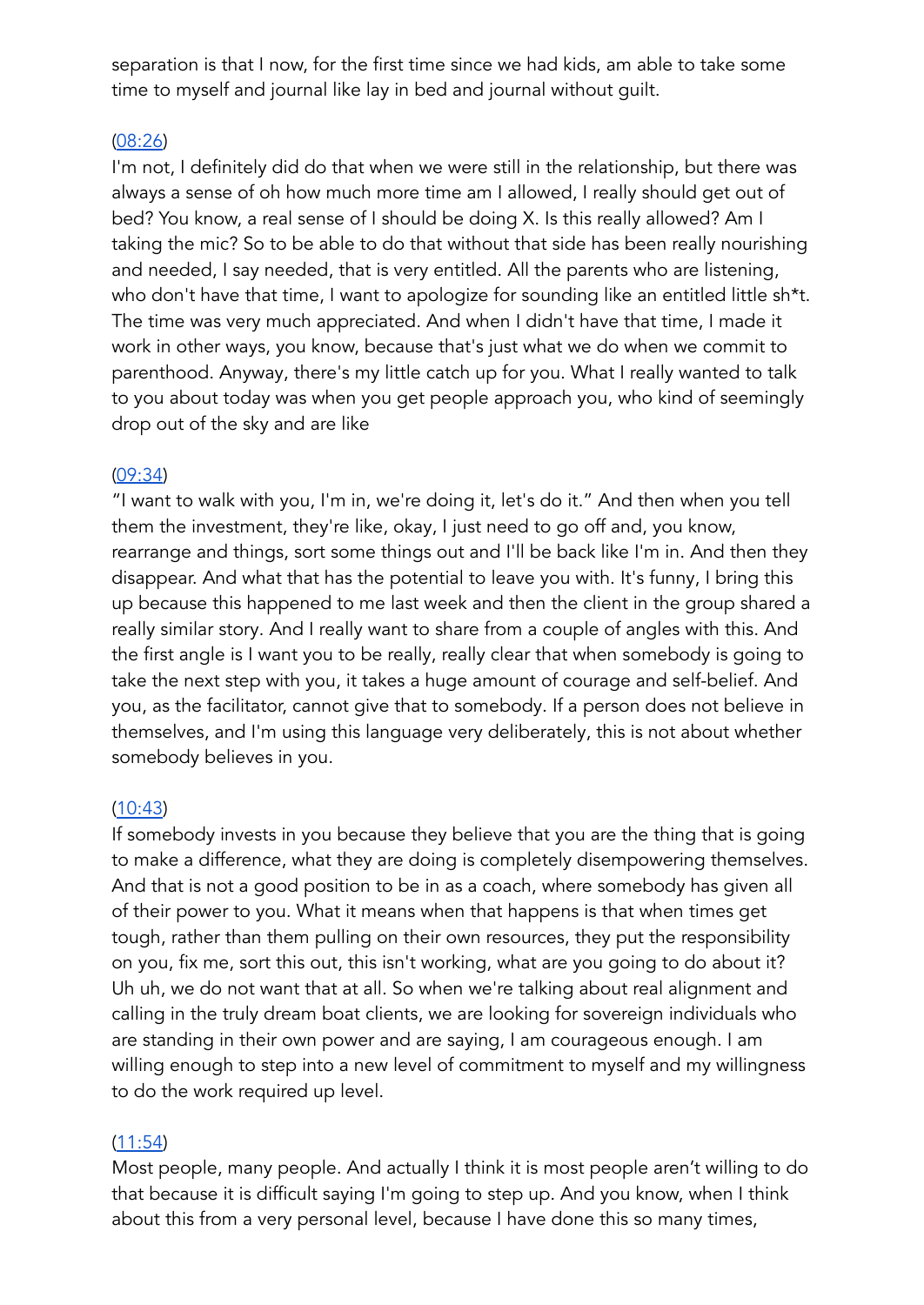because I have stretched myself beyond what feels logical, beyond what feels normal, beyond what feels sensible, so many times and stepped up every single time. There is a different level of confidence I have when I'm going to take that next move. And it's interesting because as I'm saying it, I'm thinking about what would a genuine stretch, what would a genuine bum clenchy investment look like for me next time around? And the truth is a bum clenchy investment would be around the six figure mark that would make me like go, okay I now need to show up in a very different way and I don't necessarily need that right now.

### $(13:03)$

You know, accountability, you know, working with people who are a few steps ahead of me is absolutely fine and dandy for where I am at in my journey. But if I wanted to take a massive quantum leap, then I would look at making a much bigger investment that would scare me. So when you get into that position of saying, okay I'm ready to stretch myself. What happens is that it feels really deadly uncomfortable. It feels like, yeah, it feels very uncomfortable. And for most people, it is also going to be inconvenient. Like if it was easy, if it didn't require a second thought, if it didn't cause you to take a sharp intake of breath, arguably, the stretch isn't there. And so what's required of you, once you move into the coaching, is that you just show up the way that you've always shown up, and then you're not going to make the kind of leap that is possible.

#### $(14:20)$

And I really want to be very clear. I'm going to say it again. Maybe you don't want to make a big leap. Maybe you do. Maybe incremental steps is exactly what it is that you want to be doing. And that feels very, very comfortable for you. And so therefore putting yourself under any kind of stretch is out of alignment. But because of the way that I work with my clients now, for most people, it's going to be a stretch. Yes, we have low ticket offerings where I will deliver the offering once and then it's pretty much DIY, but for anything that involves my time, ongoing coaching, there is a value that is attached to that, which causes most people to stretch and stretching feels uncomfortable and inconvenient. Most people when they feel uncomfortable or inconvenienced, want to retract. They would rather sit in comfort than to deal with the pain of discomfort, which is why when it comes to results, those people don't get as good of results as people who were willing to sit in discomfort.

#### $(15:42)$

When I look at my peers and when I look at the way that, when I look at the difference between them and people who aren't performing at their level, they have a high tolerance for the discomfort that comes when they are trying something new. And it doesn't mean to say that discomfort can't be joyous. It doesn't mean to say that discomfort can't have levels of ease. Like how you, as an individual, respond to discomfort will determine how painful it is. So, you know, I said at the beginning of this conversation that I've been in recalibration mode and that has required me to let go. And in the letting go, there have been challenges, but how I have dealt and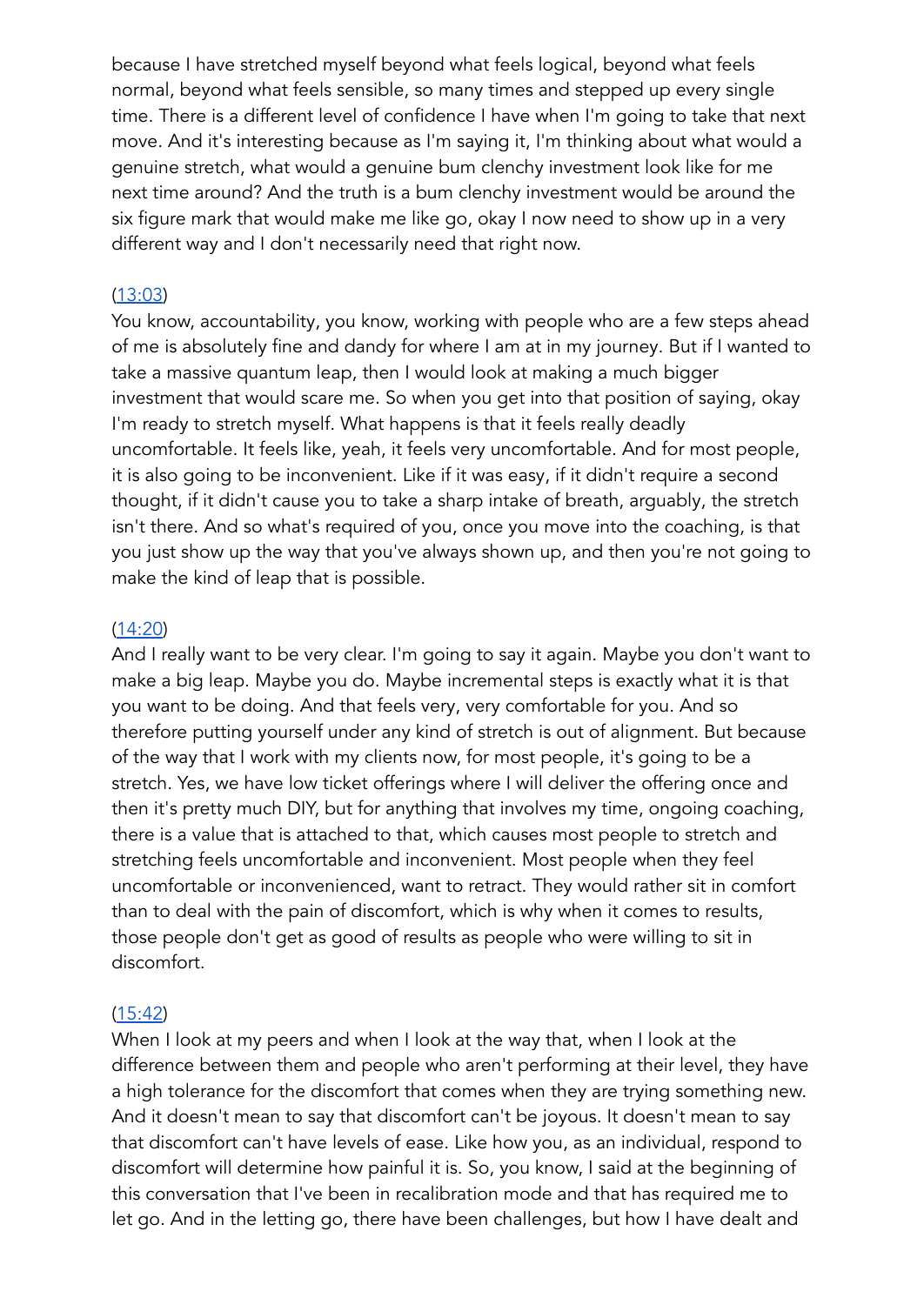responded to those challenges at this point in my journey versus what I would have done 10 years ago. Oh my God, there would have been a whole other level of pain because of the amount of resistance there would have been to the change.

# $(16:57)$

Whereas this, whilst it has been challenging, whilst there have been some tears, has been so much more easeful in comparison because I understand resistance. And there has been a different level of willingness when it comes to acceptance of what is and what I'm stepping into. So I think what I really want to convey to you is one, don't take it personally, if somebody runs into their own resistance and uses that as an excuse or a barrier to not step into their expansion. I think that it is one of the most underestimated blockers when it comes to people achieving what it is that they want to achieve in this world. Even after they say yes, I feel like I could almost do a whole series on resistance, you know, because it comes up again and again and again, and the resistance is always about survival and avoiding pain.

## $(18:15)$

I will resist doing the thing that I know is going to serve me and help me because I'm scared of dying. I'm scared of failing. I'm scared that this is going to be painful. So I'm not going to do it. Don't take that personally, if you run into this and like from a sales perspective, this is one of the reasons that I highly recommend that you take payment on the call because what is so, what happens so frequently is that you will get somebody who is like, okay, I'm ready. I'm going to do it. You'll speak to them. You'll ask powerful questions. They will understand. They will say yes okay, let's do it. And when you take the payment on the call, you increase the level of commitment. So even though that person will feel resistance after the call, will feel the kind of sick in the back of the throat, because they have taken that extra step,

## $(19:16)$

they are much more likely to move through that resistance, than when they get all excited, yes, I'm here, I'm ready, I'm going to up level. And then they get off the phone, you haven't taken a deposit, you haven't taken any payment. And their logical mind clicks in, the saboteur archetype clicks in, and gives them all of the reasons under the sun why they cannot bet on it themselves. All of the reasons why it is not safe for them to move forward. And at that stage of the game, 99% of the time, you will lose somebody to their own resistance. You know, they will tell themselves why it is not convenient. And usually that inconvenience will be, it's not the right time. I've got too many things to do. I can't commit to this right now. It will be all of those types of I'm going to have to put myself out.

## $(20:16)$

It's the wounded feminine archetype that says, I can't afford to do this or risk this financially, emotionally, or physically right now. They step out of the magician, out of the lover who knows what it is that they want. Out of the magician who is like we're going to make this happen, I dunno how but we're doing it, and into the saboteur and the wounded feminine. I want you to not take it personally, if, and